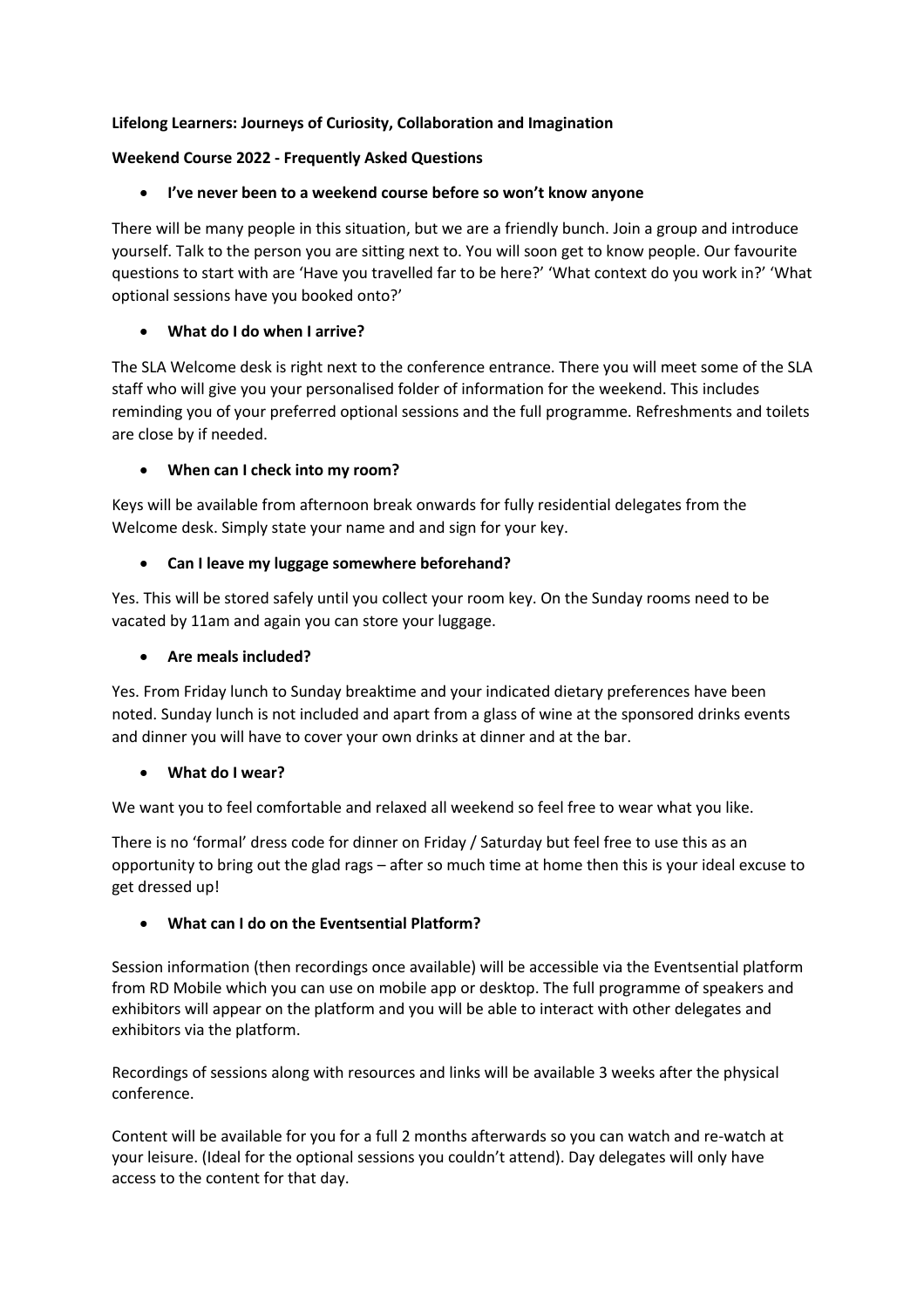# • **Will I have chance to network with other delegates?**

There will be plenty of opportunities to chat to each other – a list of fellow attendees (who have given permission) will be on the Eventsential platform and everyone will have badges provided. There are plenty of coffee breaks and time between sessions and the bar will stay open until 10pm on Friday and Sat. There is large foyer areas with sofas which are perfect for meeting up.

You can also message delegates through the Eventsential platform before and after the weekend. Ideal for arranging to meet in the venue or for continuing the learning conversation.

# • **How will I navigate around the venue / find the room I need to get to?**

There will be clear signage around the venue to direct you to each room – there is also a layout map in your delegate handbook. There will also be someone at the welcome desk at all times to help you out.

# • **Will I be able to purchase books by the author speakers and have them signed?**

Yes. Norfolk Children's Bookshop will be selling books by the featured authors which you can purchase and ask the authors after the events to sign them. Start saving now!

## • **I need a taxi to or from the hotel…**

Hotel Reception will be able to help with local Taxi companies (a quick google search found the following

Elegant Taxis 01233 367267 https://www.eleganttaxis.uk/

Prestige Taxi Ashford Kent 07943 201199

The hotel reception will be able to help with any queries about your room or help

## • **What is the exhibition?**

These are companies who work with school libraries bringing information on their services to Ashford. So if you've always wanted to find out about a product but not had time to enquire, now is your chance.

- *Escape the exhibition* will give you a chance to discover the companies in the format of a fun, interactive game. There will be rewards! Many publishers will have book proofs to give away. You may want to allow spare space in your luggage to carry these home!
- If you have any questions over the weekend please do ask any of the SLA staff or Trustees you will see around.